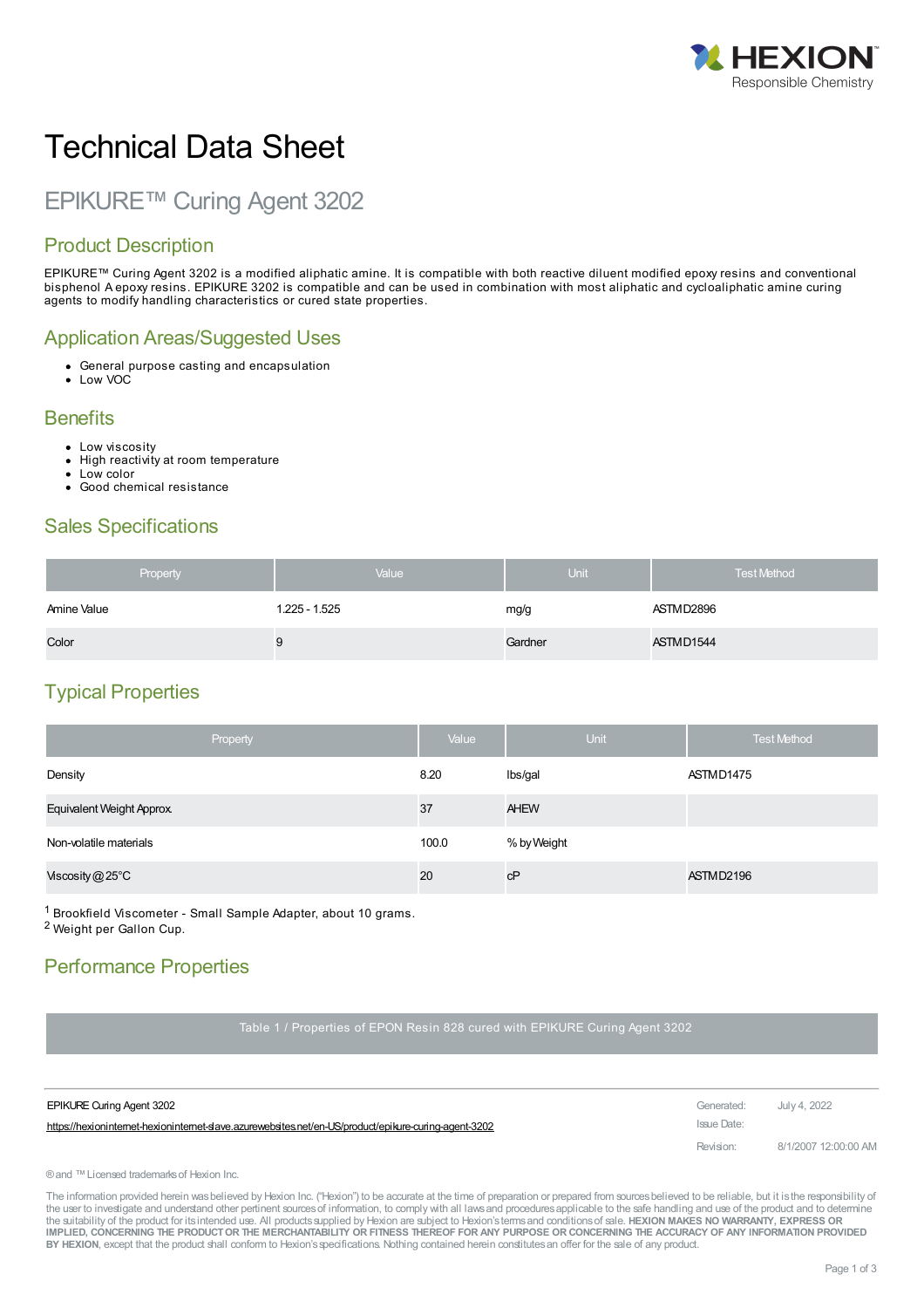|                           | Method | <b>Units</b> | Value |
|---------------------------|--------|--------------|-------|
| EPON Resin 828            |        | pbw          | 100   |
| EPIKURE Curing Agent 3202 |        | pbw          | 20    |
|                           |        |              |       |

#### Handling Properties @ 25°C

| Gel Time, 100 gram mass | SHYODU Gel Timer | min           | 21 |
|-------------------------|------------------|---------------|----|
| <b>Cure Schedule</b>    |                  | hrs @ $25 °C$ | 24 |
|                         |                  | hrs @ 100 °C  | ົ  |

| <b>Cured State Properties</b>            |            |              |        |
|------------------------------------------|------------|--------------|--------|
| Heat Deflection Temperature <sup>1</sup> | ASTM D648  | $^{\circ}$ C | 109    |
| Tensile Strength <sup>2</sup>            | ASTM D638  | psi          | 10,046 |
| Tensile Elongation                       |            | $\%$         | 10.7   |
| <b>Tensile Modulus</b>                   |            | ksi          | 381    |
| Hardness <sup>3</sup>                    | ASTM D2240 | Durometer D  | 86     |
|                                          |            |              |        |

#### Chemical Resistance 4

| Water                      | % | 0.2 |
|----------------------------|---|-----|
| 5% Acetic Acid             | % | 1.8 |
| 50% Xylene/50% Isopropanol | % | 0.0 |

1 HDT ASTM D648 (Deflection Temperature of PlasticsUnder Flexural Load in the Edgewise Position)

2 ASTM D638 (Tensile Properties of Plastics)

3 ASTM D2240 (Standard Test Method for Rubber Property-Durometer Hardness)

4 Percent weight gain after immersion for 24 hours @ 25°C - specimen size 1/8" X 1" X 3"

#### General Information

EPIKURE 3202 is an effective converter for most types of epoxy resin. It has a tendency to form complexes with atmospheric carbon dioxide, particularly in humid conditions, and can be [formulated,](https://hexioninternet-hexioninternet-slave.azurewebsites.net/en-US/product/epikure-curing-agent-3202) adducted or otherwise reacted to inhibit amine blush.

| <b>EPIKURE Curing Agent 3202</b>                                                                      | Generated:  | July 4, 2022         |
|-------------------------------------------------------------------------------------------------------|-------------|----------------------|
| https://hexioninternet-hexioninternet-slave.azurewebsites.net/en-US/product/epikure-curing-agent-3202 | Issue Date: |                      |
|                                                                                                       | Revision:   | 8/1/2007 12:00:00 AM |

```
® and ™ Licensed trademarks of Hexion Inc.
```
The information provided herein was believed by Hexion Inc. ("Hexion") to be accurate at the time of preparation or prepared from sources believed to be reliable, but it is the responsibility of the user to investigate and understand other pertinent sources of information, to comply with all laws and procedures applicable to the safe handling and use of the product and to determine the suitability of the product for itsintended use. All productssupplied by Hexion are subject to Hexion'stermsand conditionsof sale. **HEXION MAKES NO WARRANTY, EXPRESS OR** IMPLIED, CONCERNING THE PRODUCT OR THE MERCHANTABILITY OR FITNESS THEREOF FOR ANY PURPOSE OR CONCERNING THE ACCURACY OF ANY INFORMATION PROVIDED **BY HEXION**, except that the product shall conform to Hexion'sspecifications. Nothing contained herein constitutesan offer for the sale of any product.